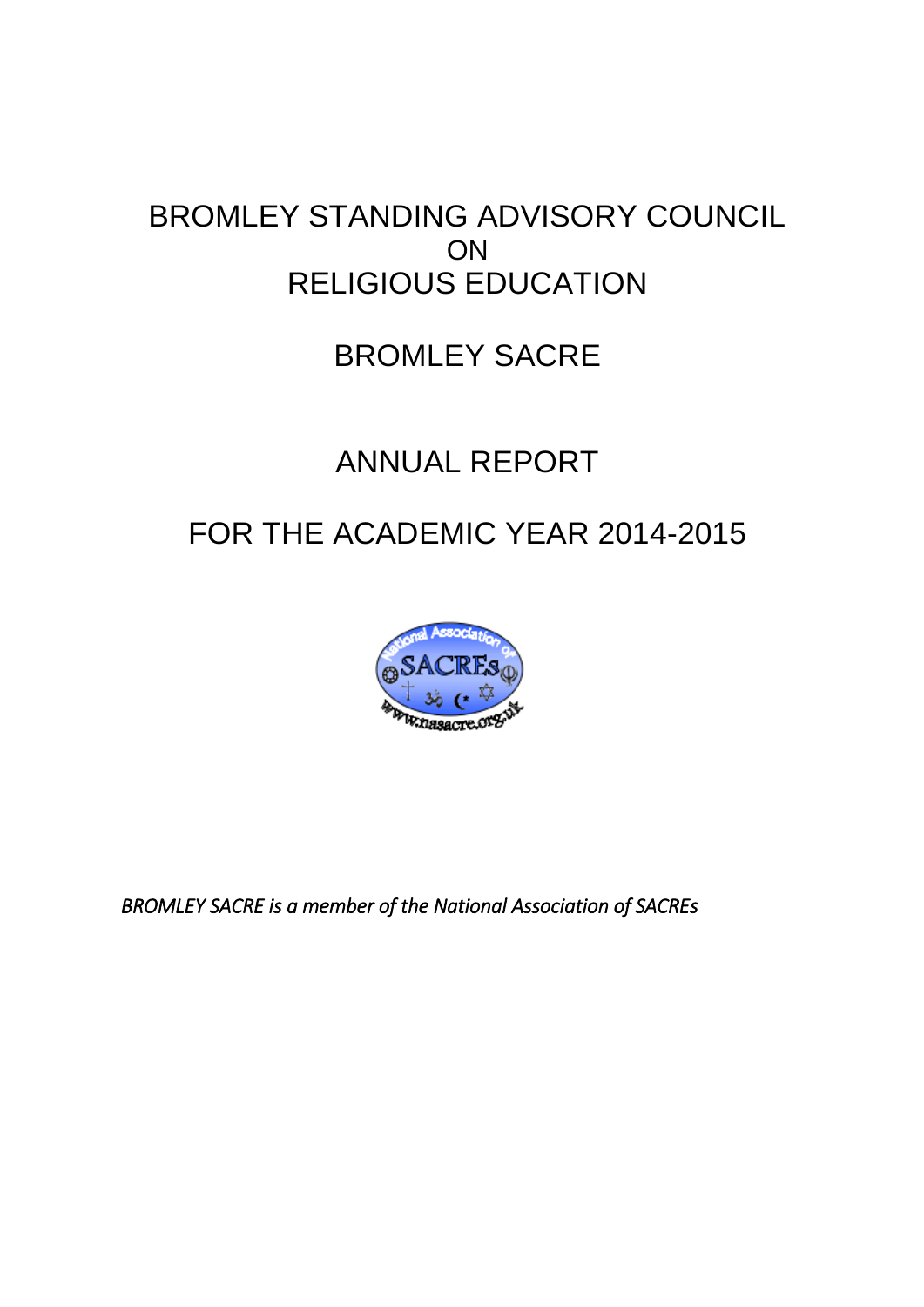#### **Introduction to the Annual Report 2014-15. Bromley Standing Advisory Council on Religious Education (SACRE)**

Every Local Authority is required to have a SACRE which is made up of four groups, A, Faith representatives, B, The Church of England, C, Teachers and D, Councillors. The committee should reflect the faiths within the community. SACREs have responsibility for advising a Local Authority (LA) on religious

education and collective worship in its schools. SACREs have a duty to publish an annual report, The main purpose of the annual report is to hold the LA to account, by informing the Secretary of State and key partners what advice SACRE gave the LA during the year and how that was responded to; this includes advice on RE and Collective Worship in those schools for which the LA has responsibility.

#### **Contacts:**

Bromley Council 020 8653 8606

#### **Clerk to SACRE Religious Education Consultant**

**To be replaced and To be replaced and To be replaced as a metally more in the Mrs Penny Smith-Orr** 020 8461 7638 penny.smith-orr@bromley.gov.uk

#### **SACRE Chair**

Rev. Roger Bristow 020 8462 1280 SACRE.Chair@bromley.gov.uk

#### **Overview**

This report covers the academic year 2014-2015. Three meetings of SACRE were held at Bromley Civic Centre on the following occasions;

2 nd December 2014 17th March 2015 1 st July 2015

All the work of Bromley SACRE is done with the aim of raising achievement in RE and improving the quality of teaching and learning, to improve the provision and quality of Collective Worship and to help promote pupils' spiritual, moral, social and cultural development.

#### **Chair's Introduction**

This is now my second year as Chair of Bromley SACRE. I have been indebted to Christine Reeks who, as Clerk to SACRE, has been an invaluable source of knowledge and advice. We wish her every blessing in her retirement. In an increasingly pluralistic world, with an alarming rise of both religious extremism and general ignorance about religious beliefs as held and lived by the majority of people of faith, it has never been more important that our children and young people are given the opportunity to both learn about and engage with those same beliefs and practices. Bromley SACRE seeks to encourage and support those who deliver RE and lead Collective Worship in Bromley's schools (whether maintained or not) and I commend this report of the past year's activity in pursuit of this aim. Revd. Roger Bristow.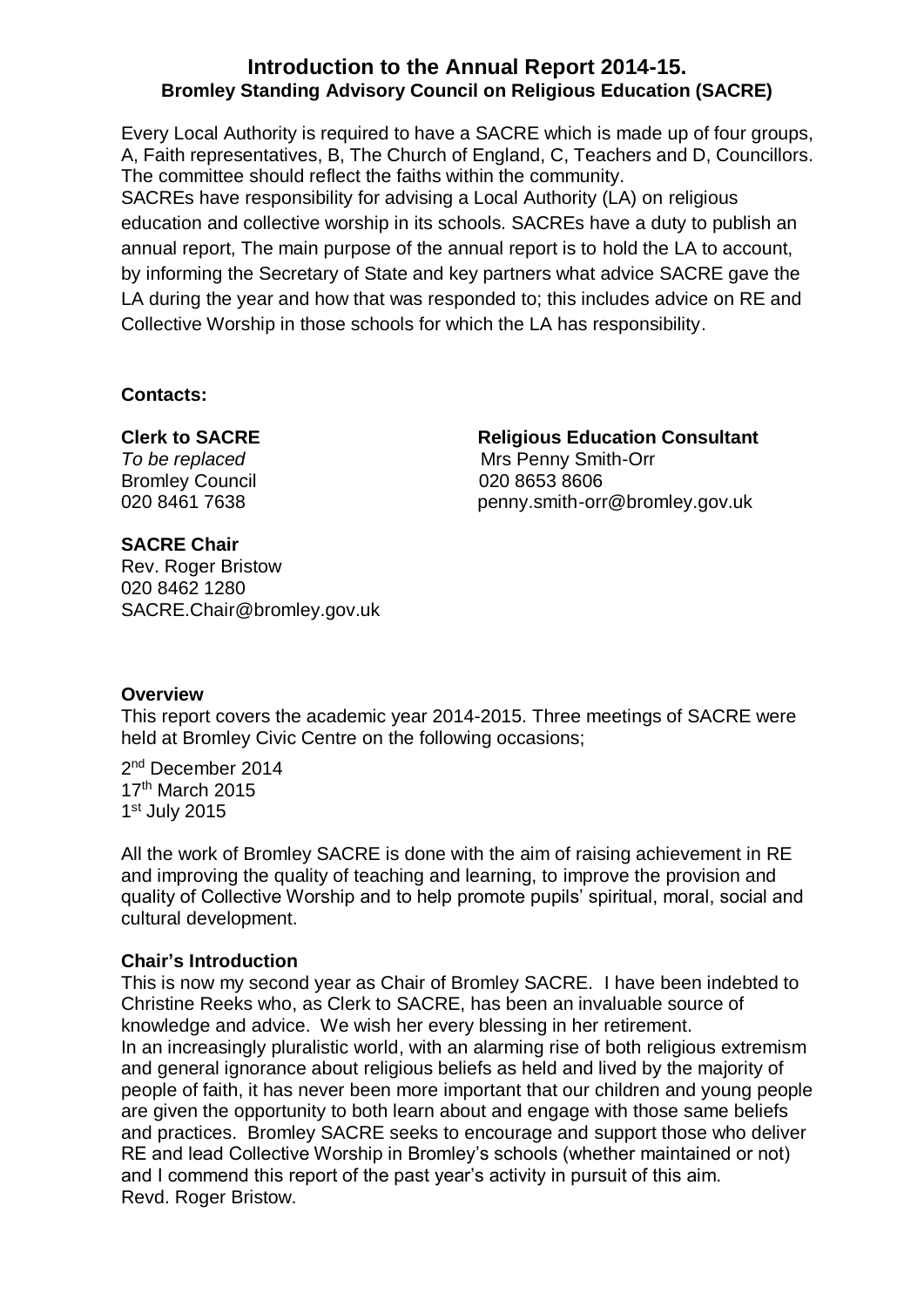### **Advice to Statutory Bodies**

### **Local Authority**

Discussions at SACRE meetings included the fact that SACRE has no authority to insist on visiting a school to monitor the religious education and collective worship. Councillors have been asked to look at these issues on their Councillor visits to schools. During the year the chair and the RE Consultant attended the NASACRE AGM and a conference on the 'Aftermath of the Trojan Horse'. Information on both of these were discussed at the meetings and with education services representatives. The minutes of meetings are also sent to the Portfolio holder for Education. The Chair requested that the "RE Today" booklet entitled 'Religious Education and British Values', giving up to date guidance and practical suggestions to help teachers of RE in UK schools to respond to government requirements to promote British Values should be purchased by the Council and sent to all Bromley maintained schools and this was agreed to.

## **Schools**

All the Secondary and the majority of Primary schools in Bromley are now academies.. The RE Consultant runs a termly RE Coordinator network meeting attended by up to 20 coordinators. It is unfortunate that some of the academy RE coordinators are not able to attend the coordinators network meetings as they have their own cluster meetings, and have said that they are not able to access new information and national updates. During this year discussions were on

- the new syllabus and how to manage the change from the old one, assessment of RE,
- a speaker from the Hindu community gave a talk
- ideas for teaching Easter, Ascension and Pentecost were shared.
- Two twilight courses were also given to coordinators from the Church of England Primary schools on teaching the other faiths.

Members of Bromley SACRE went on visits to four secondary and one Primary school during the year and observed religious education lessons and collective worship and offered support to the heads of RE. The RE Consultant provided a guidance document for members to use which would help when making SACRE school visits. The guidelines which had been prepared were not inspection forms and were not intended to be taken into the classroom. All of these visits were reported on and discussed at the SACRE meetings. The RE Consultant also made two visits to Primary schools to give individual support to new coordinators.

#### **Government**

The 2013-14 annual report was sent to the Secretary of State for Education and was acknowledged by the Ministerial and Public Communications Division at the Department of Education. Lord Nash, the Parliamentary Under Secretary for Schools, had sent a letter to all local authorities outlining the workings of SACRE and discussing a number of items regarding Religious Education. The Bromley SACRE discussed this and sent a response to some of the points raised in the letter.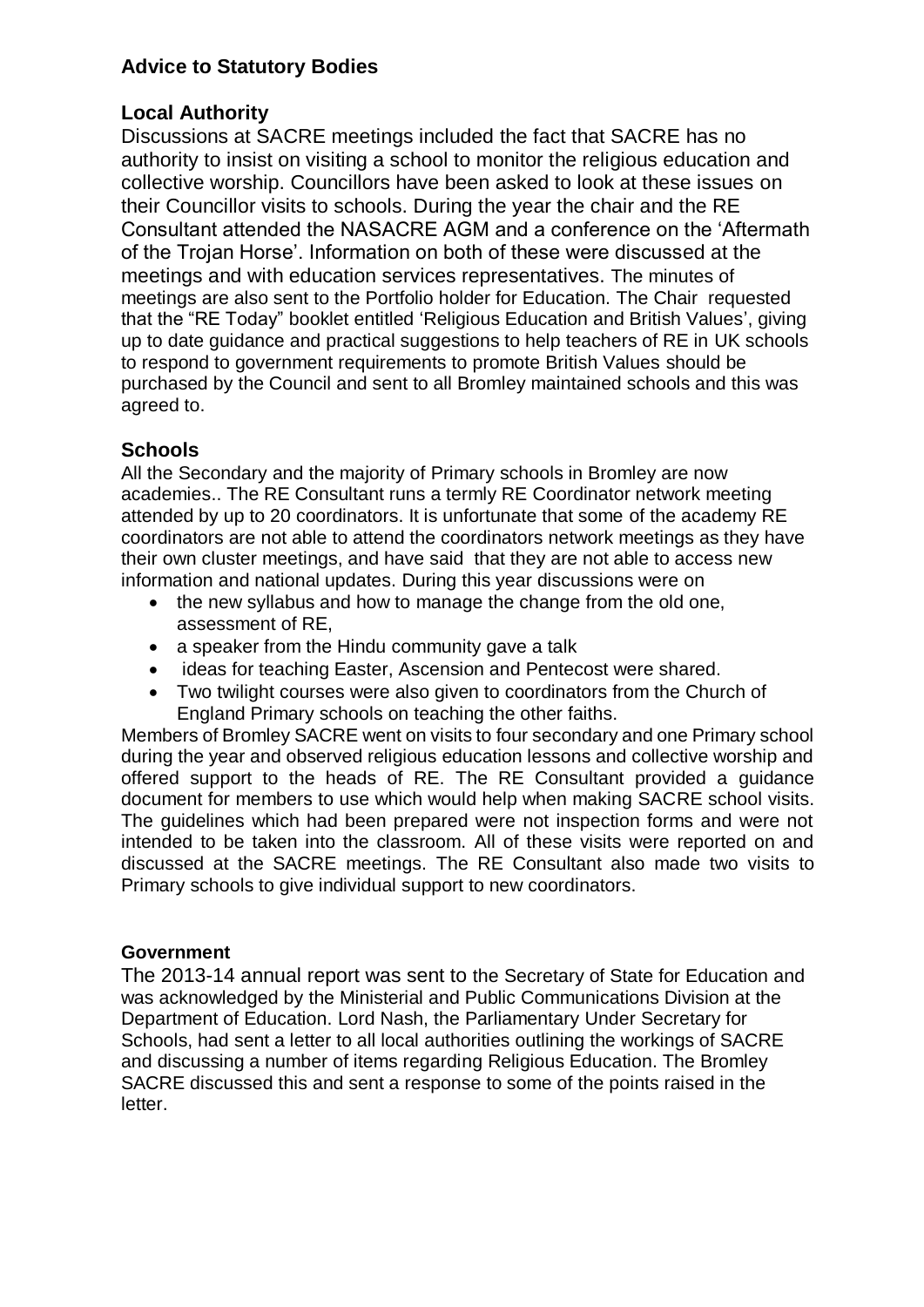#### **Standards and Quality of Provision of RE Public Examinations**

The public examination results give SACRE information on standards and are provided for SACRE by the LA and include Academies.

#### **All results at this stage are still provisional.**

Once again the results for Bromley schools are good and above the national average for full course GCSE. Less pupils were entered for the GCSE than in previous years but the number of pupils getting A\*-C was higher. In ten schools 99% of pupils achieved A\*-G grades and 35% of pupils achieved A\*-A in their exams.

For A level Religious Studies the results were good for both AS and A level, with more A level entries than last year. 17% of pupils taking the AS level exam gained an A-B grade; slightly less than last year. 56% of students got A\*-B grades in the A level exam.

All the results in Bromley are in line with or above the National Average results which is a credit to the teachers in KS4 and KS5.

| Year of     | Number of      | Number of      | <b>Bromley</b>   | Schools          |
|-------------|----------------|----------------|------------------|------------------|
| examination | <b>Bromley</b> | <b>Bromley</b> | schools: %       | nationally: %    |
|             | schools        | Candidates     | of students      | of students      |
|             |                |                | with $A^*$ - $C$ | with $A^*$ - $C$ |
| 2012        | 15             | 1466           | 80.8             | 74               |
| 2013        | 13             | 1748           | 80.6             | 73.5             |
| 2014        | 16             | 1975           | 75%              | 71               |
| 2015        | 15             | 1518           | 79%              | 72               |

#### **GCSE Full Course in Religious Studies 2012-2015**

**SCHOOLS** (no. of pupils)**:** Bishop Justus (161), Bullers Wood (23) Chislehurst School for Girls (114) Coopers (36) Darrick Wood (234),Harris Academy Beckenham (23) Harris Academy Bromley (127 ) Hayes (213), Kemnal technology College (118) Langley Park Boys (22), Langley Park Girls (54), Newstead Wood (131), Ravens Wood (21), The Priory (43), The Ravensbourne (198)

#### **AS Level in Religious Studies 2012-2015**

| Year of<br>examination | Number of<br><b>Bromley</b><br>schools | Number of<br><b>Bromley</b><br>Candidates | % Bromley<br>students with<br>grades A-E |
|------------------------|----------------------------------------|-------------------------------------------|------------------------------------------|
| 2012                   | 13                                     | 52                                        | 96.2                                     |
| 2013                   | 13                                     | 54                                        | 87.3                                     |
| 2014                   | 12                                     | 58                                        | 95                                       |
| 2015                   | 13                                     | 46                                        | 85                                       |

**SCHOOLS** (no. of pupils):

Bullers Wood (3), Chislehurst School for Girls (3), Darrick Wood (2), Harris Academy Beckenham (1), Harris Academy Bromley (2), Kemnal (7) Hayes (11), Langley Park Boys (4) Langley Park Girls (2), Newstead wood (3) Ravens Wood (2) St Olaves & St Saviours (2) The Priory (3)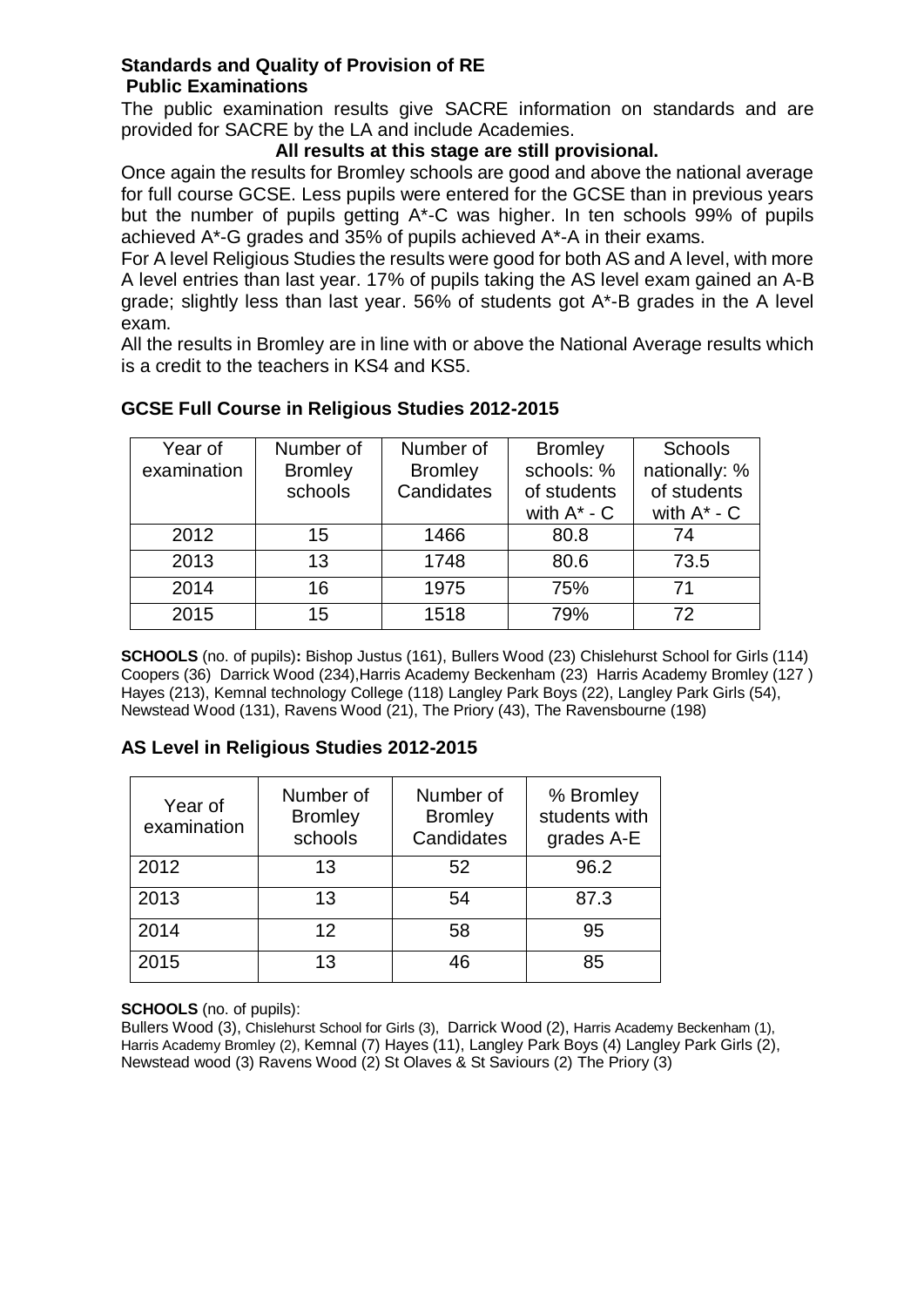### **A level in Religious Studies 2012-2014**

| Year of<br>examination | Number of<br><b>Bromley</b><br>schools | Number of<br><b>Bromley</b><br>Candidates | % Bromley<br>students<br>grades A-E | % students<br>nationally<br>grades<br>$A-E$ |
|------------------------|----------------------------------------|-------------------------------------------|-------------------------------------|---------------------------------------------|
| 2012                   | 13                                     | 120                                       | 100                                 | 80.6                                        |
| 2013                   | 14                                     | 141                                       | 100                                 |                                             |
| 2014                   | 13                                     | 136                                       | 100                                 | 99                                          |
| 2015                   | 14                                     | 150                                       | 98                                  | 98                                          |

**SCHOOLS** (no. of pupils)**:** Bishop Justus (8**)**, Bullers Wood (21), Chislehurst School for Girls (16) Darrick Wood (10), Harris Academy Bromley (8) Hayes (19), Kemnal technology (6), Langley Park Boys (11), Langley Park Girls (10), Newstead Wood (17), Ravens Wood (6), St Saviours and St Olave's (6), The Priory (3) The Ravensbourne (9)

### **Attainment and Quality of RE**

Currently the main way of monitoring RE and CW is through visiting schools. Schools visited during this academic year displayed very good religious education with a good number of RE specialists teaching in the secondary schools. In the primary schools some RE teaching is carried out during teachers planning time. During discussions in school and at the Coordinator network meetings the new syllabus with its numerous resources is reported as making this easier to manage and is proving popular. A letter was sent to Bromley schools, many of which are Academies, from SACRE suggesting that they use the Bromley Agreed syllabus rather than purchasing another one. It was decided that a survey would be sent to teachers on the use of the new syllabus during the next academic year.

The Bromley SACRE page on Fronter has a number of resources and the syllabus can be found on it and on the Council website along with the Collective Worship guidance document.

During the year there were no complaints about religious education referred to SACRE.

#### **Agreed Syllabus**

As discussed elsewhere in this report a new Agreed Syllabus was launched in the Autumn term of 2013. A survey will be sent out in the next academic year to ensure that it is now embedded within schools.

#### **Collective worship**

During their visits to schools members are able to view how Collective worship is conducted. Bromley guidance on Collective Worship with ideas and suggestions for quality collective worship is on the Fronter system accessed by some schools and is available as a hard copy for schools who request this.

There have been no determinations regarding collective worship this year.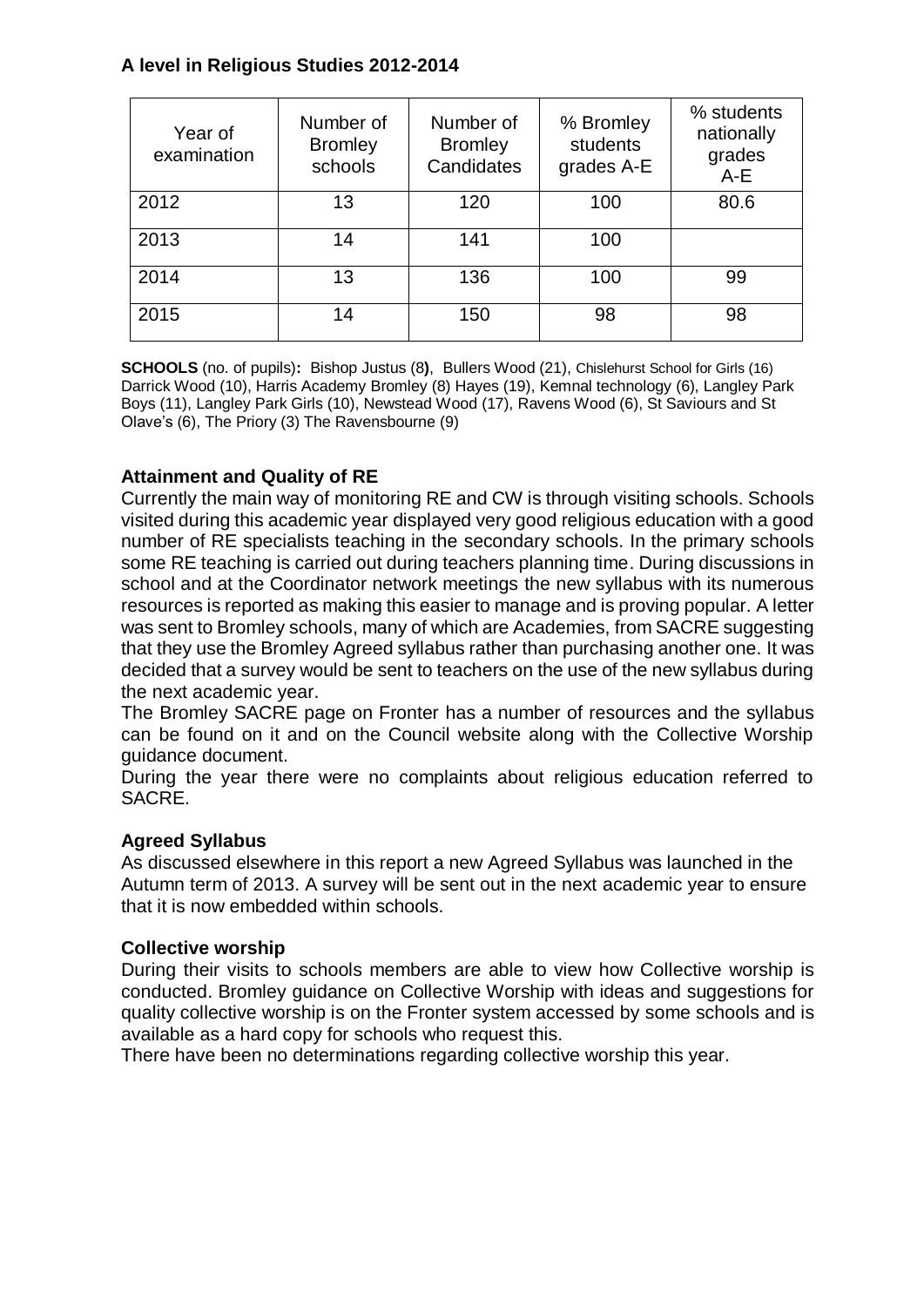#### **Management of SACRE**

The Chair of Bromley SACRE is Revd. Roger Bristow from the Church of England, group B and the Vice Chair is Cllr Keith Onslow from the Councillor group D. During this year the Council representative changed and at the end of the year the very efficient clerk, provided by Bromley Council, retired. The local authority reappointed the RE consultant to work for 20 days per year.

A development plan is produced for SACRE each year aligned with the financial year of the council and during the year the committee updated the self-evaluation of SACRE document, (see below) and also looked at and discussed the top 8 challenges for SACREs nationally..

One of the priorities was to involve more teachers in the SACRE. An invitation was sent out and a number of teachers responded from both primary and secondary and Academy and maintained schools. All new members are given a copy of the NASACRE SACRE handbook when they join.

Training of members has included a summary of presentations by pupils at Bullers Wood school on the impact of RE on pupils. Comments from the pupils included, *"We have learnt invaluable information that we believe will stay with us for the rest of our lives" and "We have a lifelong passion and we don't just do it because it looks good on a CV, but because we really enjoy learning about religions and philosophy".* A speaker from the company which runs Truetube was invited to one meeting.

|   | We can alway be charged to England C |   | i cacilcio D Oculiciioio         |
|---|--------------------------------------|---|----------------------------------|
| A | Patricia Colling                     | C | <b>Jed Stone</b>                 |
| A | Sanjay Gupta                         | C | Anna Winson                      |
| A | Ray Hagley                           | C | <b>Catherine Shelley</b>         |
| A | <b>Swarn Riat</b>                    | C | Jackie Tranchina                 |
| A | Saiyed Mahmood                       | C | Hannah Arnold.                   |
| A | Samantha Barnett                     | C | Denise Angell                    |
| A | <b>Edlene Whitman</b>                | D | <b>Councillor Keith Onslow</b>   |
| A | Sue Polydorou.                       |   | <b>Councillor Sarah Phillips</b> |
| B | Virginia Corbyn                      | D | <b>Councillor David Jefferys</b> |
| B | Christopher Town,                    | D | Councillors Kevin Brooks,        |
| B | Revd. Steve Varney                   | D | <b>Councillors Mary Cooke</b>    |
| B | <b>Revd. Roger Bristow</b>           | D | <b>Councillor Robert Evans,</b>  |
|   | Mrs $P$ Smith-Orr $-$                |   | Julia Waldman - Interim          |
|   | <b>RE Consultant</b>                 |   | Consultant, Schools and Early    |
|   |                                      |   | Years, Commissioning & Quality   |
|   |                                      |   | Assurance                        |
|   |                                      |   |                                  |
|   | Mrs Christine Reeks - Clerk          |   |                                  |

#### **Membership of Bromley SACRE during 2014-14 is as follows;**

A- Other faiths B- Church of England C –Teachers D-Councillors

#### **Contribution of SACRE to the wider Local Authority Agenda**

Bromley SACRE does not have the opportunity to contribute to the wider agenda of the local authority.

The SACRE committee is largely representative of the groups found in Bromley. It was decided to send a letter to the Archdeacon of Bromley to find out about meetings of other faith communities in the individual Parishes.

The Muslim representative once again organised the annual competition for schools on the 'True Meaning of Islam'. A report on the prize giving event in Darul Uloom School in Chislehurst, is to be found below.

The Jewish representative attended and reported on a meeting of Jewish representatives on SACRE committees organised by the British Board of Deputies.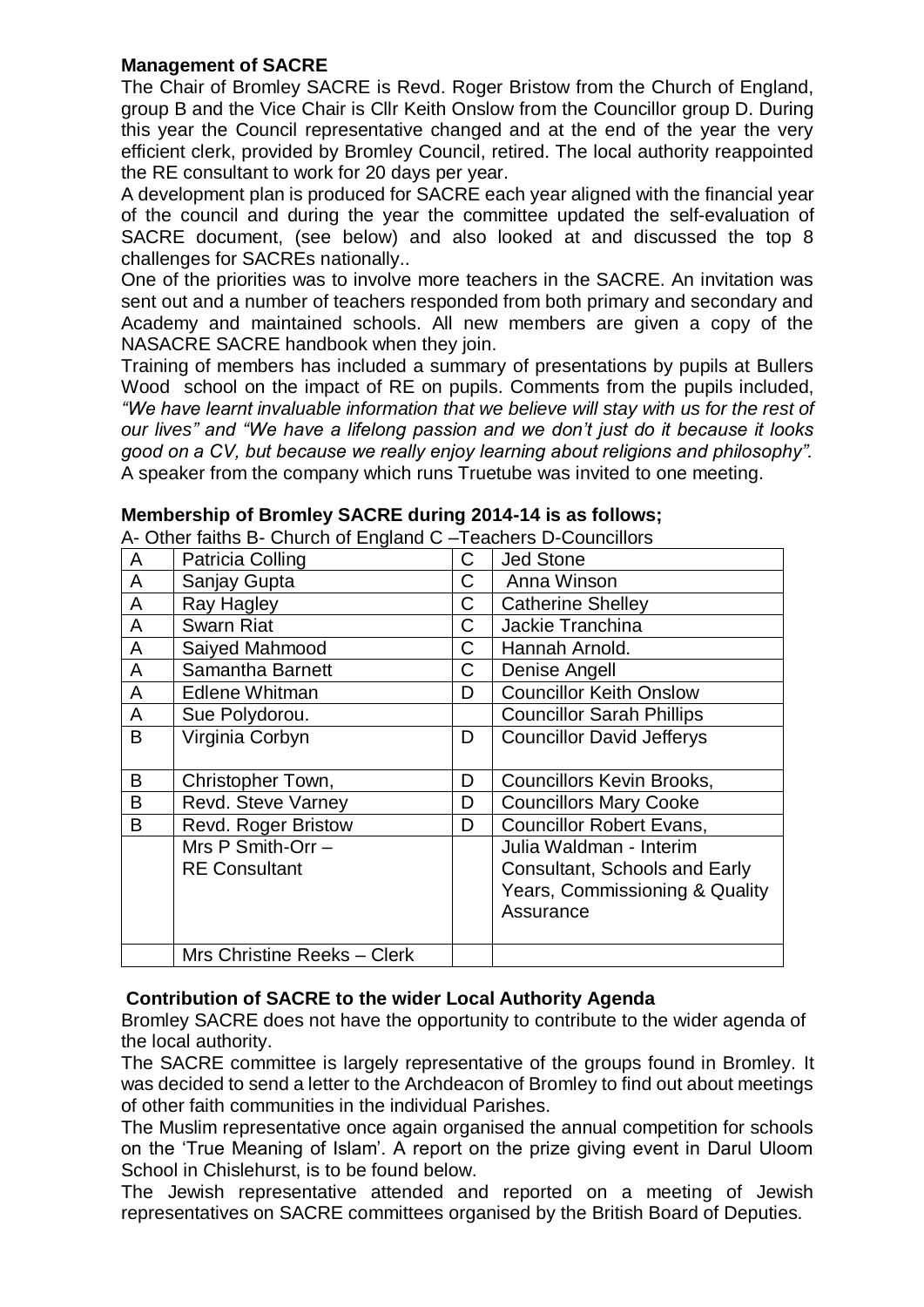Members of the committee are involved in interfaith activities in Bromley. The Consultant works with other SACREs which supports the information available to the committee. It was decided that the Chairs of Bromley and Croydon SACREs would meet during the next year.

#### **Bromley SACRE Self Evaluation March 2015 results Appendix 1**

| <b>Key Area</b> |                                                                  | <b>Developing</b>                                                                       | <b>Established</b> | <b>Advanced</b> |  |
|-----------------|------------------------------------------------------------------|-----------------------------------------------------------------------------------------|--------------------|-----------------|--|
|                 |                                                                  |                                                                                         |                    |                 |  |
|                 | <b>Standards and Quality of Provision of RE</b>                  |                                                                                         |                    |                 |  |
| 1A              | RE provision across the LA                                       |                                                                                         | X                  |                 |  |
| 1B              | Standards and achievement                                        |                                                                                         | X                  |                 |  |
| 1 <sup>C</sup>  | Quality of learning and teaching                                 |                                                                                         | X                  |                 |  |
| 1D              | Quality of leadership and management                             |                                                                                         | X                  |                 |  |
| 1E              | Recruitment and retention of skilled                             |                                                                                         | X                  |                 |  |
|                 | specialist RE staff                                              |                                                                                         |                    |                 |  |
| 1F              | Relations with academies and other                               |                                                                                         | X                  |                 |  |
|                 | non-LA maintained schools                                        |                                                                                         |                    |                 |  |
|                 | The effectiveness of the locally Agreed Syllabus                 |                                                                                         |                    |                 |  |
| 2A              | Review of the Agreed Syllabus                                    |                                                                                         |                    | X               |  |
| 2B              | The quality of the Agreed Syllabus                               |                                                                                         |                    | X               |  |
| 2C              | Launching and implementing the                                   |                                                                                         | X                  |                 |  |
|                 | <b>Agreed Syllabus</b>                                           |                                                                                         |                    |                 |  |
| 2D              | Membership and training of the Agreed                            |                                                                                         | X                  |                 |  |
|                 | <b>Syllabus Conference</b>                                       |                                                                                         |                    |                 |  |
| 2E              | Developing the revised agreed                                    |                                                                                         |                    | x               |  |
|                 | syllabus                                                         |                                                                                         |                    |                 |  |
| 2F              | Making best use of National Guidance                             |                                                                                         |                    | X               |  |
|                 |                                                                  |                                                                                         |                    |                 |  |
|                 | <b>Collective Worship</b>                                        |                                                                                         |                    |                 |  |
| 3A              | Supporting pupil entitlement in LA's                             |                                                                                         | X                  |                 |  |
|                 | schools                                                          |                                                                                         |                    |                 |  |
| 3B              | Enhancing the quality of provision of<br>collective worship      |                                                                                         | X                  |                 |  |
| 3C              | Responding to requests for                                       |                                                                                         |                    |                 |  |
|                 | determinations                                                   | Considered not to be applicable - will put<br>procedures in place if and when required. |                    |                 |  |
|                 |                                                                  |                                                                                         |                    |                 |  |
|                 | <b>Management of SACRE</b>                                       |                                                                                         |                    |                 |  |
| 4A              | How purposeful, inclusive,                                       |                                                                                         | X                  |                 |  |
|                 | representative and effective are                                 |                                                                                         |                    |                 |  |
|                 | SACRE meetings?)                                                 |                                                                                         |                    |                 |  |
| 4B              | Membership and Training                                          |                                                                                         | X                  |                 |  |
| 4C              | Improvement/development planning                                 |                                                                                         |                    | X               |  |
| 4D              | Professional and financial support                               |                                                                                         | $\pmb{\mathsf{X}}$ |                 |  |
| 4E              | How well informed is SACRE to be                                 | $\mathsf{x}$                                                                            |                    |                 |  |
|                 | able to advise the LA appropriately?                             |                                                                                         |                    |                 |  |
| 4F              | Partnerships with key stakeholders                               |                                                                                         | X                  |                 |  |
| 4G              | Relations with the Academies sector                              |                                                                                         | X                  |                 |  |
|                 |                                                                  |                                                                                         |                    |                 |  |
|                 | Contribution of SACRE to promoting cohesion across the community |                                                                                         |                    |                 |  |
| 5A              | Representative nature of SACRE in                                |                                                                                         |                    | X               |  |
|                 | the local community                                              |                                                                                         |                    |                 |  |
| 5B              | SACRE's understanding of the local                               |                                                                                         | $\pmb{\mathsf{X}}$ |                 |  |
|                 | community in its religious, cultural and                         |                                                                                         |                    |                 |  |
|                 | ethnic dimensions                                                |                                                                                         |                    |                 |  |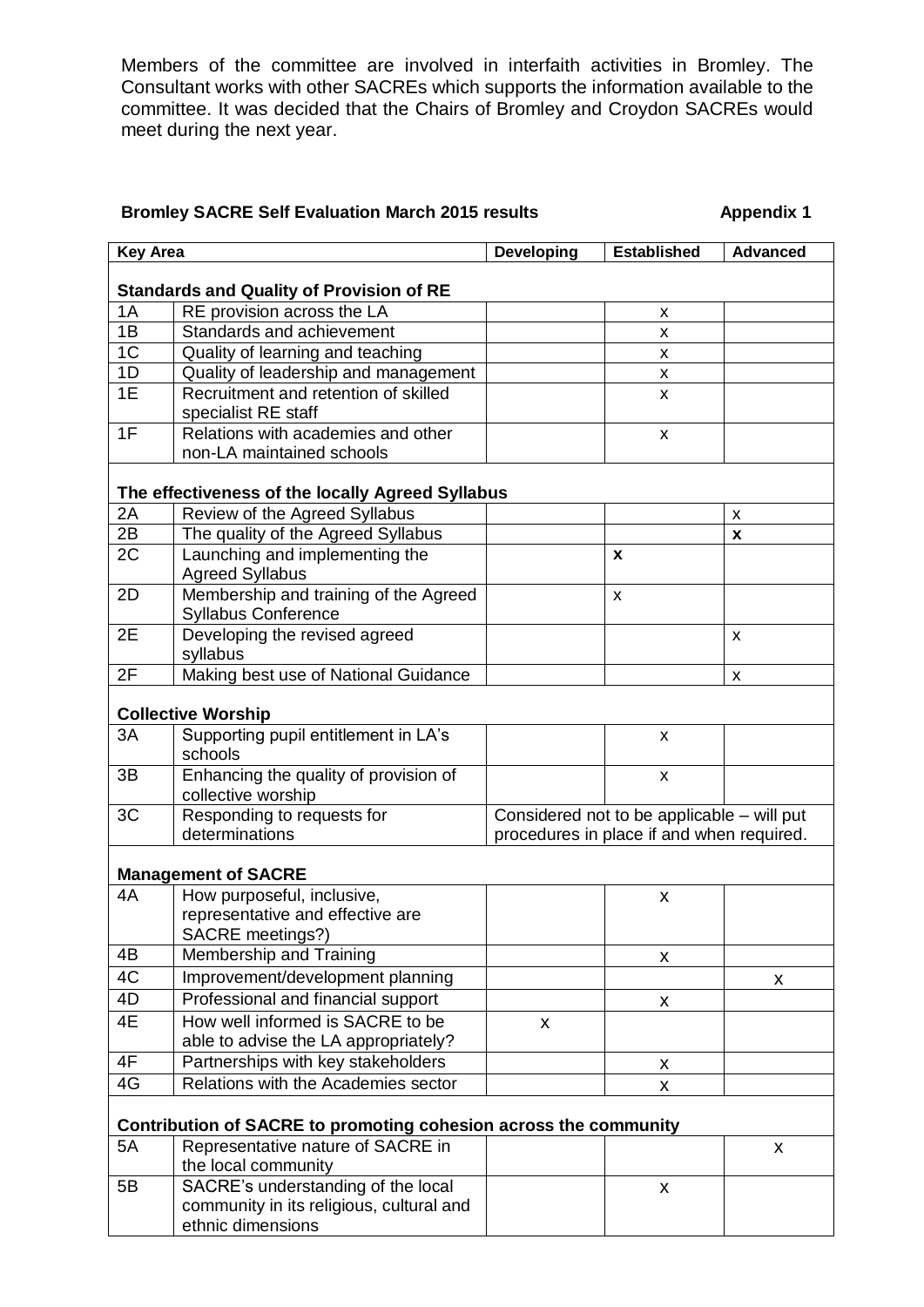| 5C | SACRE's engagement with the<br>community cohesion agenda |  |  |
|----|----------------------------------------------------------|--|--|
| 5D | <b>SACRE's Links to LA initiatives</b>                   |  |  |
|    | promoting community cohesion                             |  |  |